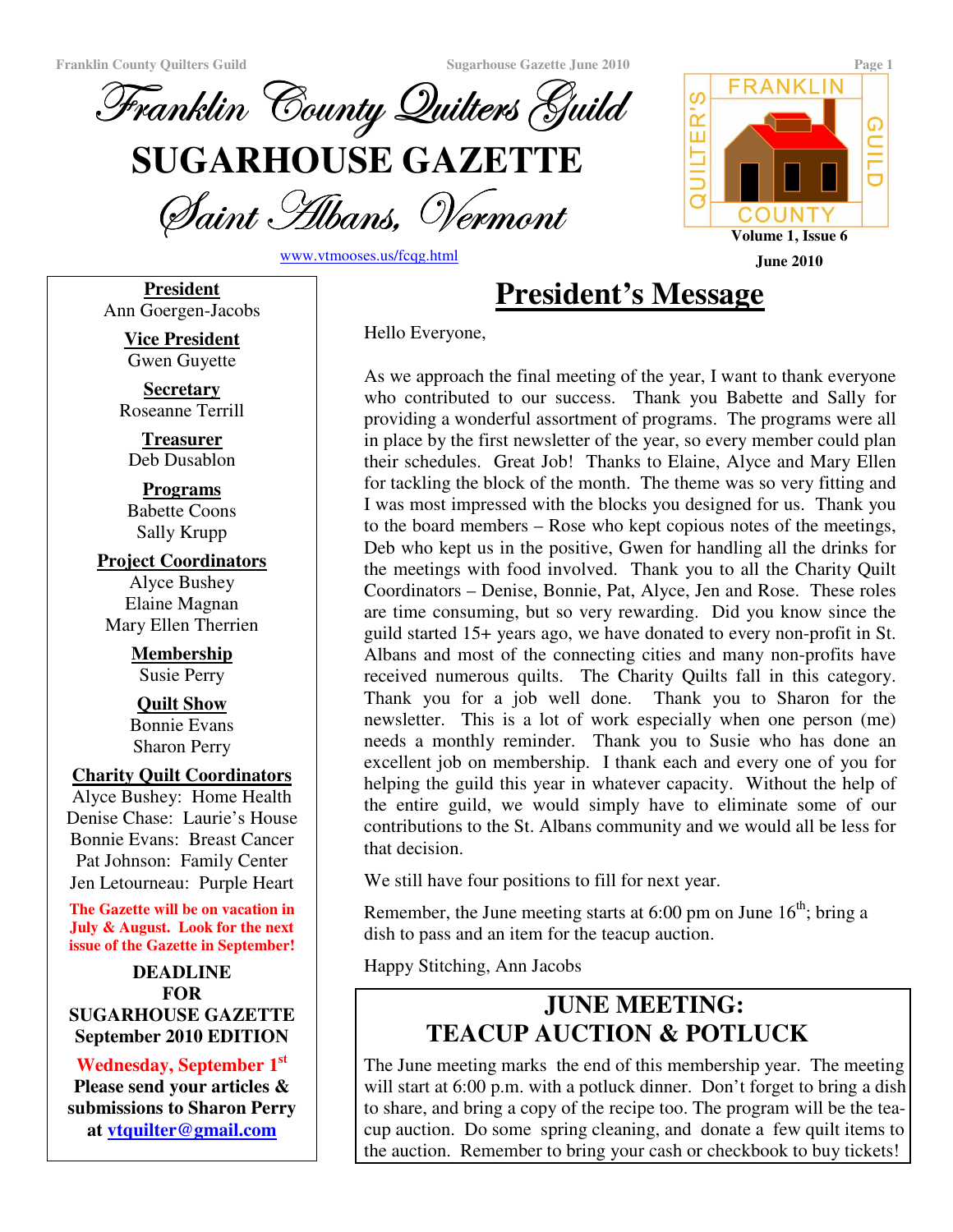#### **FRANKLIN COUNTY QUILTERS GUILD** Minutes of May 19, 2010

Present: Total attended, 31; new members: 0; guests: 0

**Proceedings:** *Meeting called to order* at 6:00 p.m. by President, Ann Jacobs.

*Secretary's Report:* Minutes from March - motion to accept, Joanne Sweet, seconded by Summer Ladd. Motion carried.

*Treasurer's Report:* Motion to accept, Nancy Orcutt; seconded by Gerda Thibault. Motion carried.

*Old Business:*

- Habitat For Humanity: The quilt was presented to George Bilodeau.
- Nominating Committee: Summer Ladd passed around the list of positions that still need to be filled. If the positions are not filled, she will be using the membership list to call people to try to find people to fill the final few positions:

o Secretary filled

- o Program Coordinator
- o Quilt Show Chairman
- o I Spy Co-chairman
- o Vendor Coordinator
- President Ann Jacobs mailed out five letters to various organizations so they can submit their request for consideration to be gifted the next charity quilt. They have until June 10th to respond.
- Change/update to the bylaws, Article III, Members, Section 1: Handouts of the final change were given out. Members to review for 30 days. Voting will take place at next guild meeting.
- Charity Quilts: It was recommended that people take a kit or two home to complete over the summer so that we will have plenty ready to go for the next quilting season. It was also suggested that a goal be set that every member does a charity quilt and that a list be maintained to track the guild's progress.

*New Business:*

- Quilts of Valor: Roseanne Terrill passed out a roster and requested help to man the Quilt of Valor Booth during the Vermont Quilt Festival. Although volunteers do not get a free pass, they will be given temporary pass during the time they

volunteer & they will have the opportunity to check the show out after their shift.

- Babette Coons asked the heads of each of the charity quilts groups to provide her with more fat quarters so that she can prepare the raffle prizes for next quilt season.
- Next month's meeting is the Teacup Auction. Remember to bring something to have auctioned. Bring some \$\$ to buy tickets. We'll also be doing a potluck, everybody bring what they want. NOTE: The meeting will start at 6:00 pm

*Block of the Month:* Instructions and swatches for next month's blocks were on tables.

#### *Monthly Drawings*

- Door prize went to Nadine Froebel.
- BOM drawing won by Ann Jacobs.
- Charity quilt drawing went to Bev Cook.
- WIP/UFO drawing ???.

*Program*: Perennial Swap & Quilters Quisine.

*Other Business*

- Next meeting, June  $16^{th}$  at 6:00 pm
- Meeting adjourned at 9:00 pm
- Minutes submitted by

Roseanne Terrill, Secretary

## **QUILT SHOW CO-CHAIRS NEEDED**

Summer Ladd has worked hard to fill the guild positions for next year. However, she has not been successful in finding someone to head the quilt show committee. Over the past 4 years, past committee members have worked hard to organize and document the many jobs and tasks associated with executing the quilt show. Several members from this year's committee have agreed to remain on the committee in key positions. But we're still in need of someone to lead the quilt show effort.

The job needs someone to hold periodic meetings and ensure the various committee members complete their assigned responsibilities. With the current committee members who have agreed to continue, the job of quilt show chair (or co-chair) will be relatively easy. Please consider stepping forward and helping the guild out.

If the guild cannot find someone to fill the position, the guild will need to decide the future of the quilt show and whether "the show will go on" after 12 years.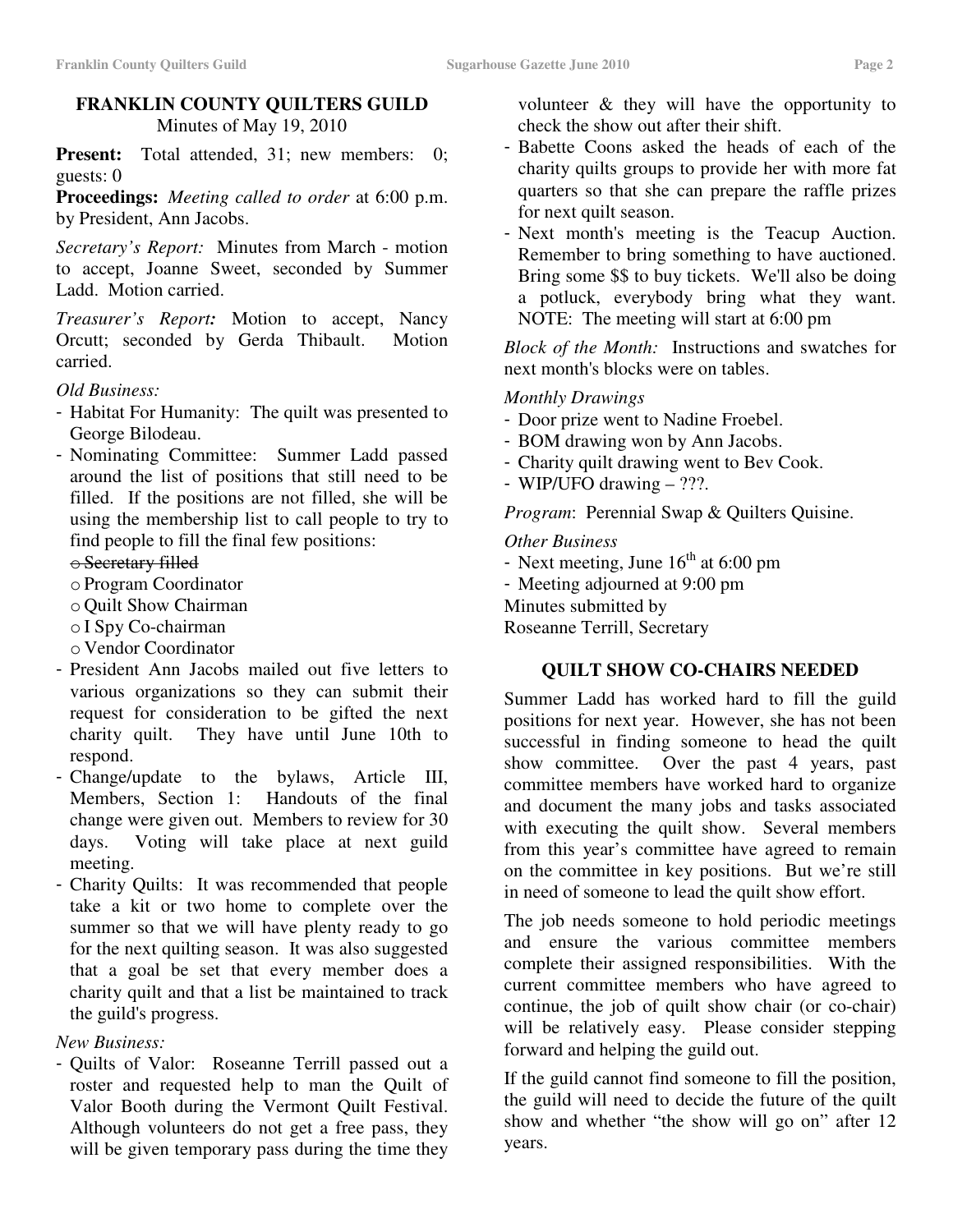item into each annual quilt show.

- d. They must participate regularly in show and tell at the monthly Guild meetings.
- e. They must actively participate in monthly Guild meetings under Roberts Rules of Order and under accepted standards of public decorum.
- f. Members under the age of 18 may not serve as a Guild officer or committee chairperson or serve on the Nominating Committee.
- g. Members under the age of 18 may not make any expenditures of Guild funds or monies.
- h. The membership for any member under the age of 18 can be terminated at any time by vote of the majority of the Guild's Executive Committee.



#### **QUILTER'S YARD SALE AT COUNTRY THYME VERMONT**

Country Thyme will be holding its annual Quilter's Yard Sale on Saturday, June  $19<sup>th</sup>$ , 9:00 am - 3:00 pm, in the shop's parking lot off Rt. 111 in Derby. If you have some "quilters' treasures" you want or need to sell, you're invited to rent space for \$10 per space.

If you don't have anything to sell, be sure to stop by and see what bargains you might find. In addition to local quilters selling their excess supplies, Country Thyme will also have some bargains for shoppers from the shop's inventory. Country Thyme is such a lovely quilt and gift shop, you're sure to find something to take home with you.

Please join us for a QOV QUILT-A-THON! Bring your QOV project, or anything you may need/want to work on, UFOs, or just stop by and say hi!

**QUILTS OF VALOR**

- **WHEN:** 1st Saturday of EVERY month from 9:00 am—2:00 pm **WHERE:** Forever Bloom Quilt Shop & More 71 North Main Street St. Albans, VT 05478
- **CONTACTS:** Roseanne Terrill, 802-524-7603 Gail Darling, 802-827-3159

### **GUILD MEMBERS TO VOTE IN JUNE ON PROPOSED CHANGE TO GUILD BYLAWS**

The following change has been proposed to Article III, Members, of the guild bylaws. The underlined sections represent additions to the current bylaws. Guild members will vote on the change at the June meeting.

#### **ARTICLE III MEMBERS**

### **Section 1:**

- 1. All persons 18 years of age and older who are interested in the art of quilting shall be eligible to join the Guild. Any person interested in joining may attend two meetings as a guest before they must pay dues in order to continue attending meetings.
- 2. Quilters ages 9 through 17 may join the Guild under the following conditions:
	- a. They must be sponsored by a member 18 years of age or older and whose dues are current.
	- b. They must attend Guild meetings with their sponsoring member or another member 18 years of age or older.
	- c. They must strive to enter at least one quilted

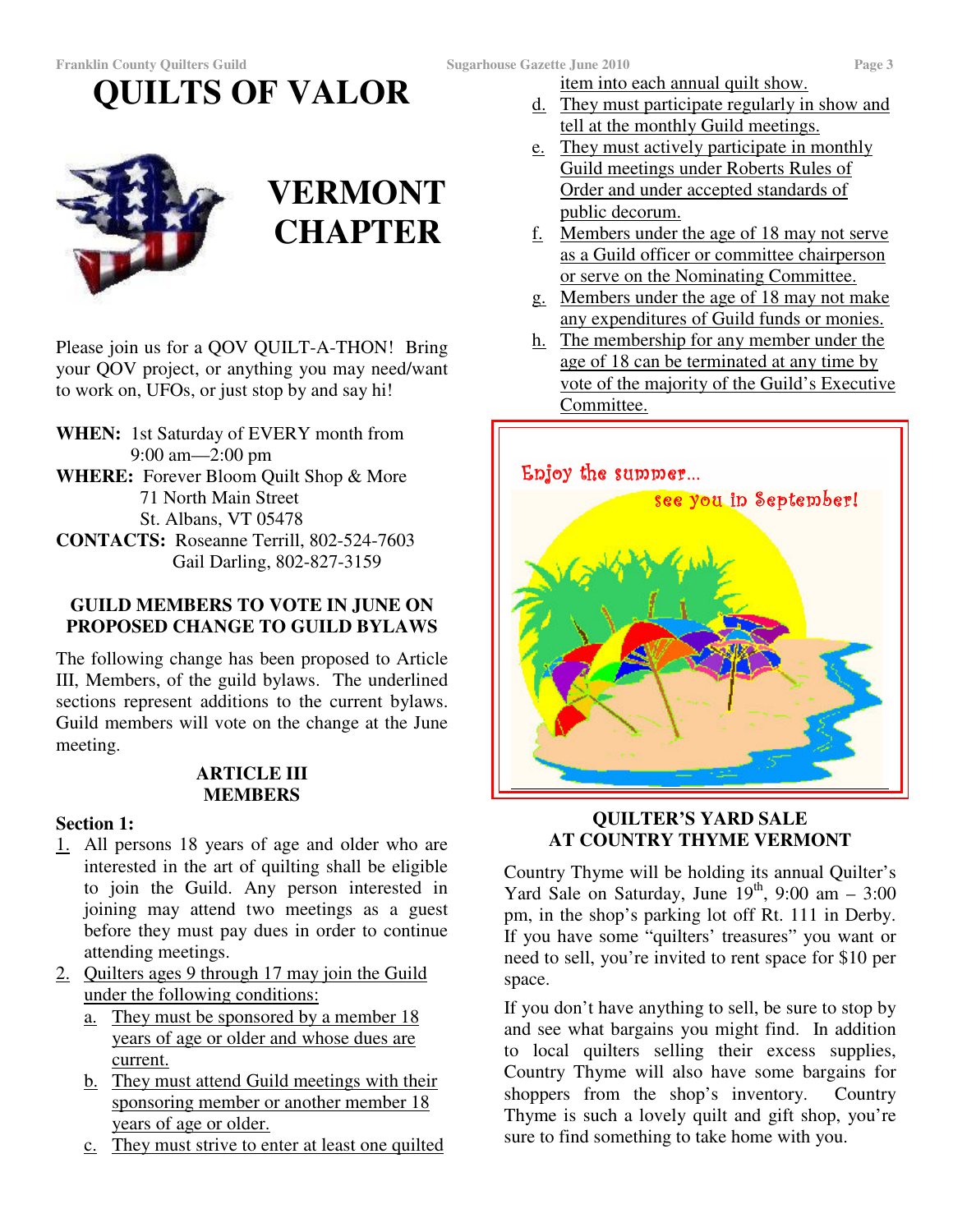## **TREASURER'S REPORT FOR MAY**

### **FRANKLIN COUNTY QUILTER'S GUILD Treasurer's Report --- May 19, 2010**

| <b>Opening Balance</b>                                                                                                                                                                                                                                                                                                                                                                                                                                                                                                                              |       |                                                                                                                                              | \$1,138.00             |
|-----------------------------------------------------------------------------------------------------------------------------------------------------------------------------------------------------------------------------------------------------------------------------------------------------------------------------------------------------------------------------------------------------------------------------------------------------------------------------------------------------------------------------------------------------|-------|----------------------------------------------------------------------------------------------------------------------------------------------|------------------------|
| <b>Funds collected</b><br>Raffle Tickets (pre-show)<br>Raffle Tickets (show)<br>Charity donations<br><b>Silent Auction</b>                                                                                                                                                                                                                                                                                                                                                                                                                          |       | \$424.00<br>\$841.10<br>\$281.51<br>\$773.65                                                                                                 | ~ Canadian<br>Exchange |
| Total                                                                                                                                                                                                                                                                                                                                                                                                                                                                                                                                               |       | \$2,320.26                                                                                                                                   |                        |
|                                                                                                                                                                                                                                                                                                                                                                                                                                                                                                                                                     | Total |                                                                                                                                              | \$3,458.26             |
| Funds paid out<br>Church of the Rock, May rent<br>Gerald Perry, Room set-up for May<br>Yankee Pride, QS gift certificates<br>Sally Krupp, QS bathroom supplies<br>Nancy Orcutt, QS Silent Auction fabric<br>Shireen Melton, QS printer/card stock & foam board for signs<br>Peggy Burbank, Quilt raffle<br>The Quilt Lady, Habitat quilt quilting, mo. Drawing fabric<br>Gerda Thibault, QS DVD<br>Carol Stanley, QS set-up food/water<br>Sharon Perry, QS poles pick-up/gas & Demo copies (Nov/Apr)<br>Ann Jacobs, QS box, meeting copies<br>Total |       | \$35.00<br>\$25.00<br>\$25.00<br>\$2.33<br>\$6.66<br>\$98.69<br>\$60.41<br>\$180.16<br>\$15.00<br>\$95.23<br>\$199.88<br>\$33.74<br>\$777.10 |                        |
| <b>Grand Total</b>                                                                                                                                                                                                                                                                                                                                                                                                                                                                                                                                  |       |                                                                                                                                              | \$2,681.16             |

2010 YTD Collections: \$3199.26

Respectfully submitted,

Deborah L. Dusablon, Treasurer 05/19/10

#### <u>QUILT TIP</u>

If you have a bag filled with tiny scraps but don't have the heart to trash it all, fill an old pillowcase 3/4 full of scraps, sew the pillowcase closed, and give it to the local humane society for the animals to sleep on!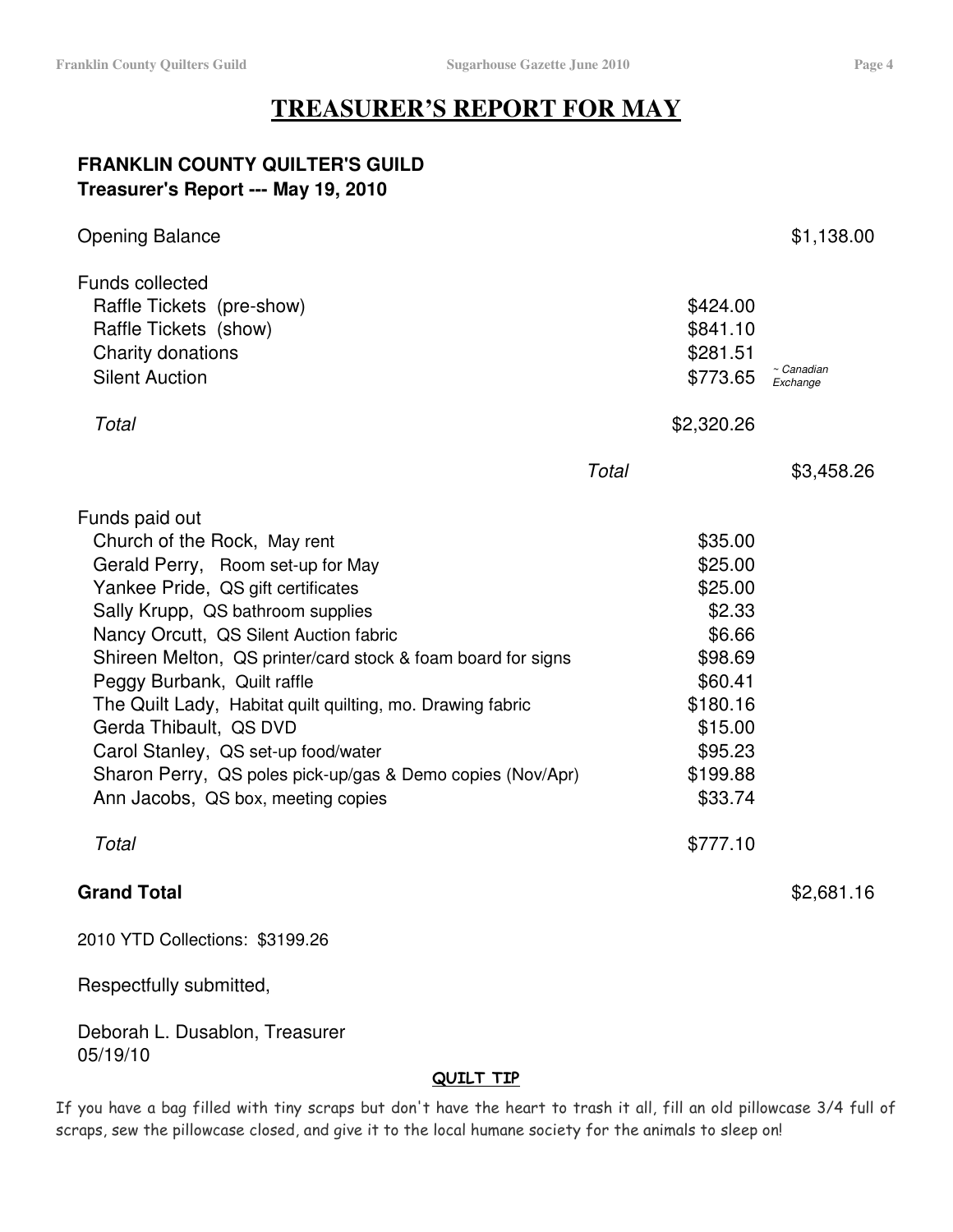## **TREASURER'S REPORT FOR JUNE**

#### **FRANKLIN COUNTY QUILTER'S GUILD Treasurer's Report --- June 16, 2010**

| <b>Opening Balance</b>                                                                                                                                                 |       |                                         | \$2,681.16 |
|------------------------------------------------------------------------------------------------------------------------------------------------------------------------|-------|-----------------------------------------|------------|
| Funds collected                                                                                                                                                        |       |                                         |            |
| Total                                                                                                                                                                  |       | \$0.00                                  |            |
|                                                                                                                                                                        | Total |                                         | \$2,681.16 |
| Funds paid out<br>Church of the Rock, Jun rent<br>Gerald Perry, Room set-up for Jun<br>Nancy Orcutt, QS postage for Silent Auction notes<br>Ann Jacobs, Meeting copies |       | \$35.00<br>\$25.00<br>\$8.80<br>\$19.46 |            |
| Total                                                                                                                                                                  |       | \$88.26                                 |            |
| <b>Grand Total</b>                                                                                                                                                     |       |                                         | \$2,592.90 |
| 2010 YTD Collections: \$3199.26                                                                                                                                        |       |                                         |            |
| Respectfully submitted,                                                                                                                                                |       |                                         |            |

Deborah L. Dusablon, Treasurer 06/16/10

#### <u>QUILT TIPS</u>

When pressing small pieces or miniature blocks, spray a little water on the pressing surface, then lay the fabric down on the damp part of ironing board to press. It will save your fingers from getting too close to the hot iron!

For those thrifty quilters who use every piece of fabric possible, the tiny scraps can be cut into slivers. In the spring, dump them on a garden bush, and then watch as your fabric is woven into the nests of the native birds.